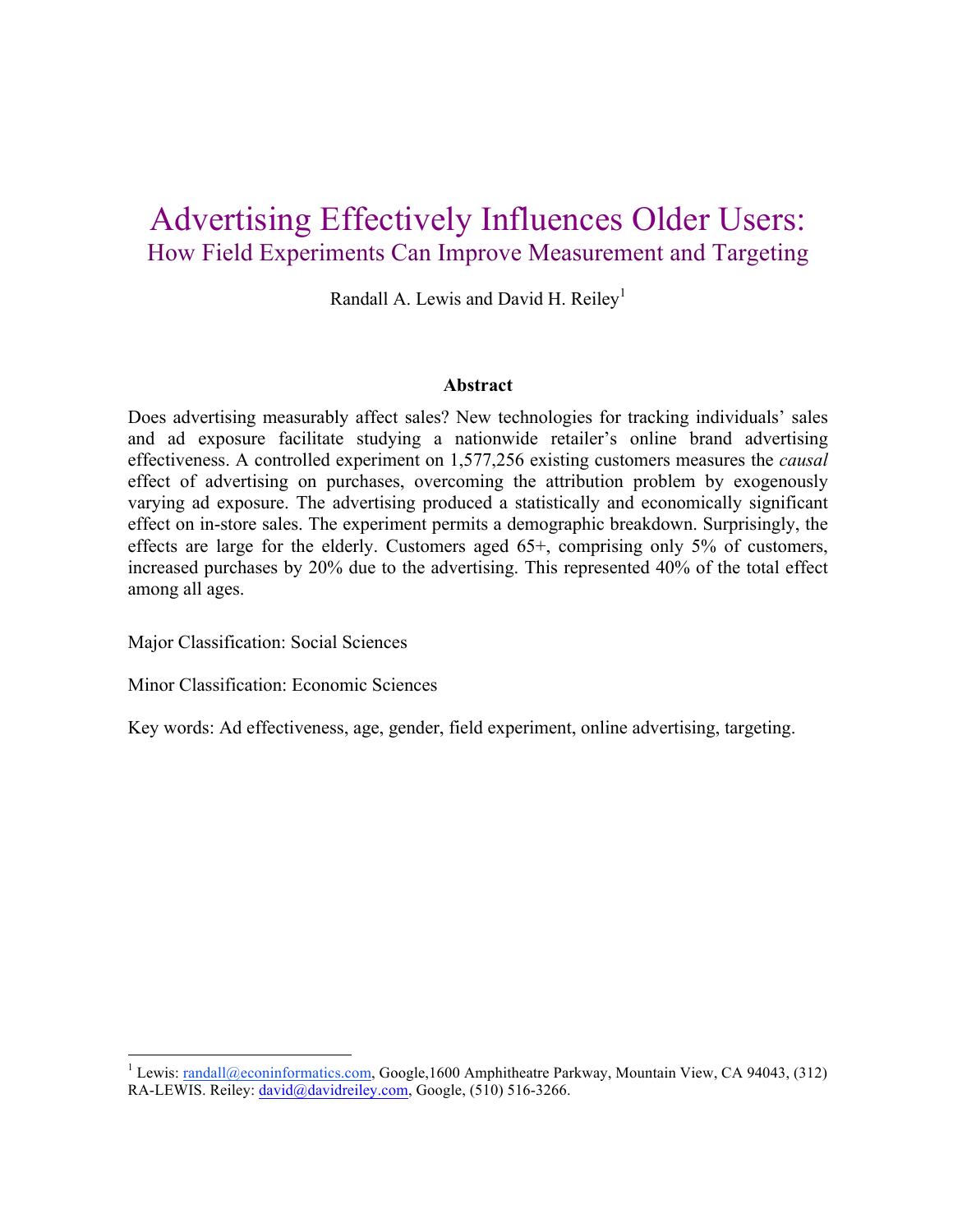### **I. Introduction**

Retailing pioneer John Wanamaker (1838-1922) famously remarked, "Half the money I spend on advertising is wasted; the trouble is I don't know which half." Measuring the impact of advertising on sales has remained a difficult problem for more than a century (Bagwell 2008). The econometric problems of endogeneity and omitted-variable bias make it very difficult to establish causality, rather than mere correlation, from observational data.

In the present paper, we overcome this problem with a large-scale controlled experiment for an online advertising campaign and decompose the estimated effects of the advertising by age and gender. We find the surprising result that this advertising has its largest impact on older people.

As an example of the opportunity to draw mistaken conclusions from nonexperimental data, we consider a recent state-of-the-art study by marketing practitioners (Abraham 2008). We quote this study, which estimates large positive effects of advertising on sales, to describe its methodology, "Measuring the online sales impact of an online ad or a paid-search campaign—in which a company pays to have its link appear at the top of a page of search results—is straightforward: We determine who has viewed the ad, then compare online purchases made by those who have and those who have not seen it."

With observational data, this straightforward technique can give spurious results. The population who sees a particular ad may be very different from the population who does not see it. For example, people who see an eTrade ad when searching for "online brokerage" are very different from those who do not see that ad, even in the absence of advertising. Almost certainly, those who search for "online brokerage" are much more likely to sign up for an eTrade account than those who do not search for "online brokerage." So the observed difference in sales may not represent a causal effect of ads at all (Lewis and Reiley 2013).

Many studies of advertising, both in industry and in academia, suffer from similar problems of establishing correlation rather than causality. In general, advertisers do not systematically vary their levels of advertising to measure the effects on sales. Advertisers often change their levels of advertising over time, running discrete "campaigns" during different calendar periods, but this variation does not identify causal effects because other relevant variables also change. For example, if a retailer both advertises more and sells more during December than in other months, we do not know how much of the increased sales to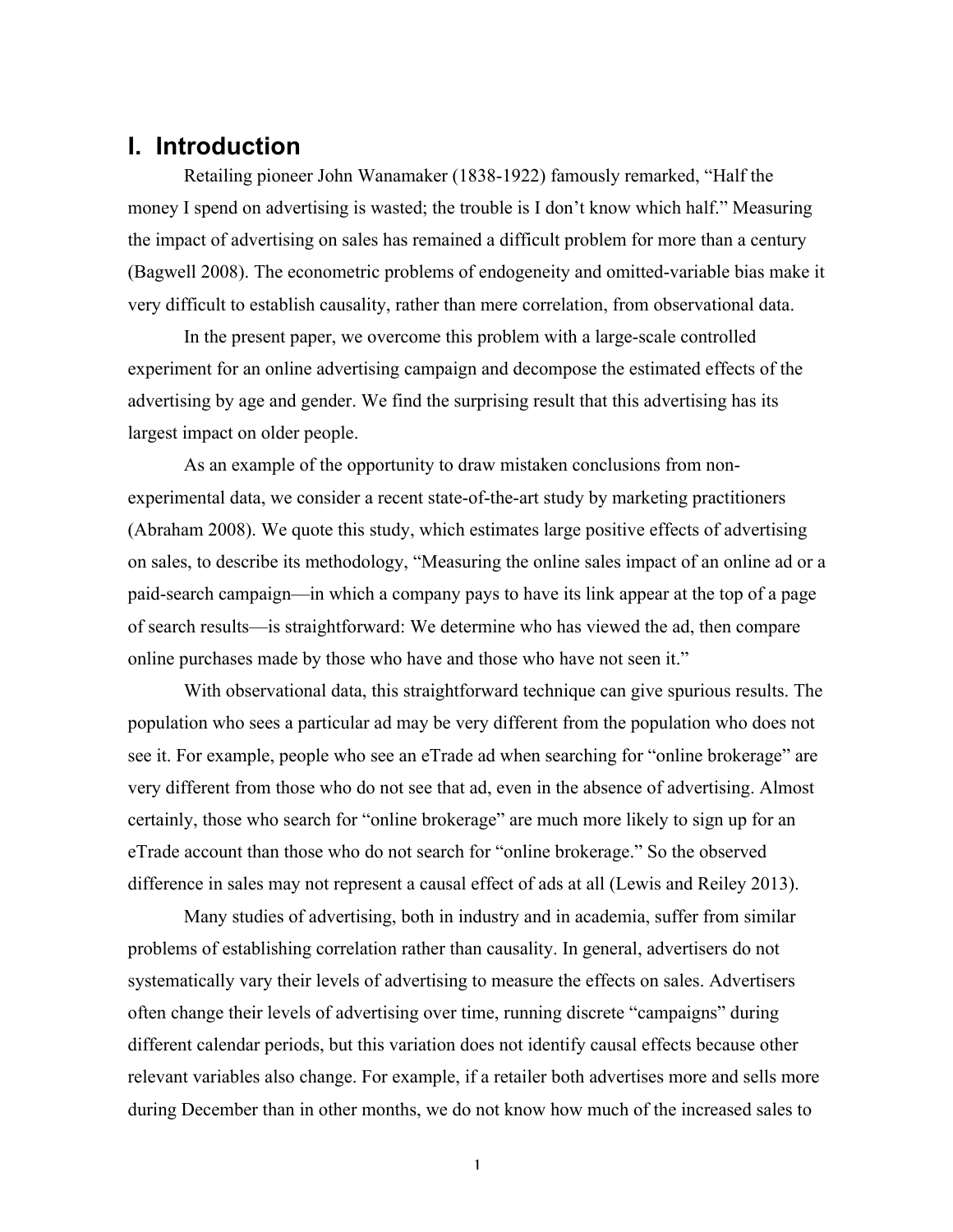attribute to the advertising and how much to increased holiday demand. Similarly, observational academic studies that provide regressions of sales data on advertising data often produce positive relationships, but they might be due to reverse causality, when advertisers set advertising budgets as a fraction of sales (Berndt 1991; Dorfman and Steiner 1954; Schmalensee 1972).

A time-honored scientific method for establishing causal effects is to run a controlled experiment, with treatment and control groups. In the eTrade search-advertising example, we would ideally like to experiment on the population who searches for "online brokerage," showing the eTrade ad only to a treatment group, but not to a control group. The idea of replacing observational studies with field experiments has recently gained importance in economics and the social sciences (Levitt and List 2008).

Measuring the effects of brand advertising presents particular challenges, because the effects are likely to be quite diffuse. A given advertising campaign may be a very small factor in a given customer's purchase decision, and the results may not be as immediate as in direct-response advertising. A large sample size should enable detection of an advertising signal from the sales noise, but historically it has been nearly impossible to measure both sales and advertising for each individual.

Past attempts to use experiments to measure the effects of brand advertising on sales have found mixed results because of the low signal-to-noise ratio. In the 1960s, Ackoff and Emshoff (1975a,b) designed controlled experiments for Anheuser-Busch to evaluate the effects of increased or decreased quantities of advertising on beer purchases, with six geographical areas per treatment. In the 1970s, a series of 19 advertising experiments for Campbell's Soup measured aggregate sales separately for up to 31 different geographical areas (Eastlack and Rao 1989). In the 1980s and 1990s, IRI's BehaviorScan technology enabled advertisers to deliver differing quantities of television ads and measure the effect on sales for 3,000 households at a time (Abraham and Lodish 1990; Lodish, et al. 1995a,b; Hu, Lodish, and Krieger 2007). These early experiments generally lacked sufficiently large samples to reach statistically conclusive results.<sup>2</sup>

<sup>&</sup>lt;sup>2</sup> Ackoff and Emshoff (1975a,b) made no attempt to quantify their statistical uncertainty, but Allaire (1975) pointed out that the interesting effects they observed were not statistically significant.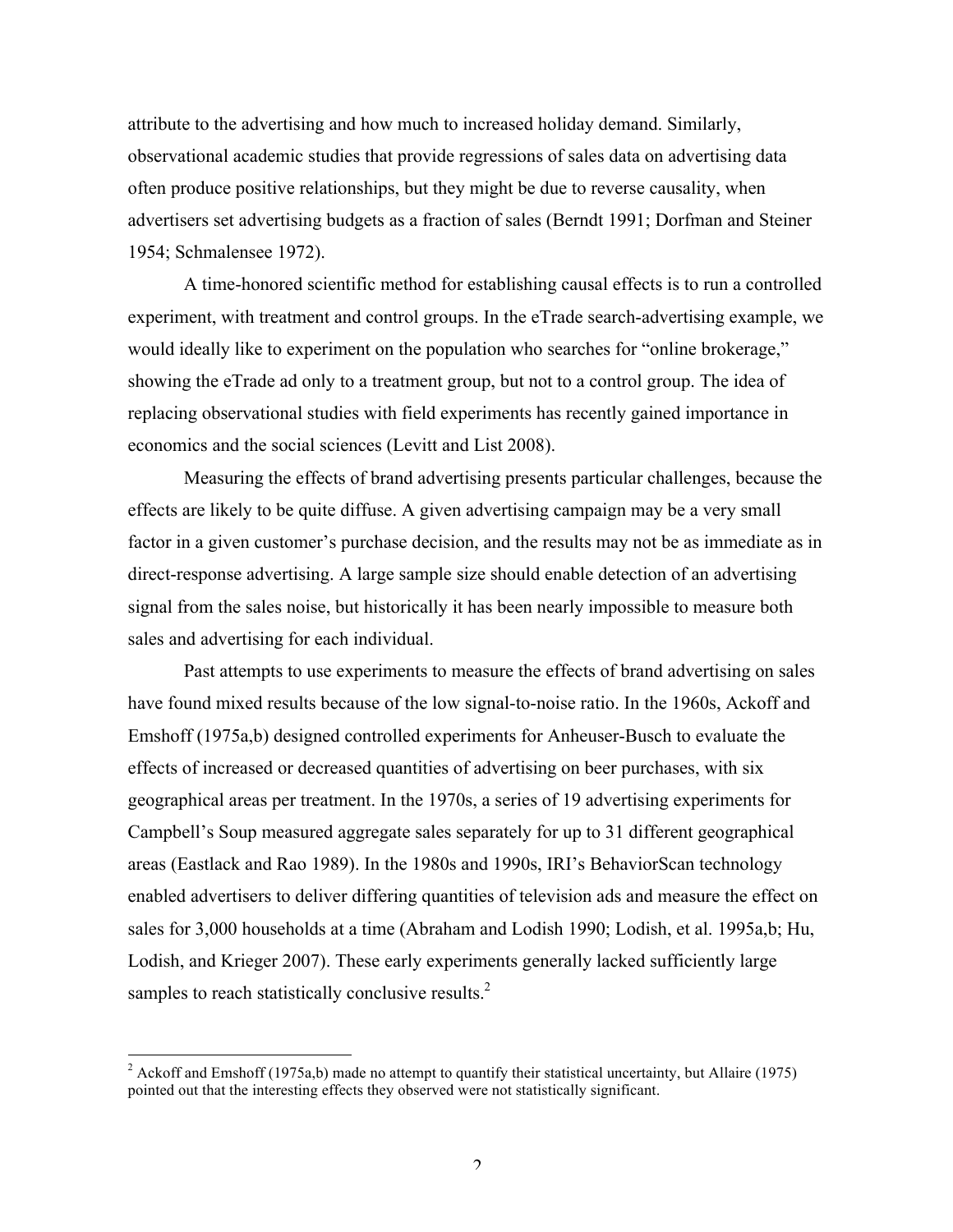In the present study, we take advantage of recent technological developments in online advertising and customer database management in order to overcome this signal-tonoise problem. Our controlled experiment tracks the purchases of over one million individuals in order to measure the effectiveness of a retailer's nationwide displayadvertising campaign on Yahoo! In the companion paper, Lewis and Reiley (2013), we reported results from this experiment. In this paper, we pay particular attention to an examination of heterogeneous treatment effects by age and gender. We find much larger effects for older than for younger customers, demonstrating that in this campaign, the younger customers were the Wanamaker's "wasted half." This case study demonstrates the value of experiments for improving the targeting of online advertising.

### **II. Experimental Design**

We executed a field experiment using a sample of a nationwide retailer's existing customers, identified via matching either postal or email addresses between the retailer's customer database and Yahoo!'s user database. This match yielded a sample of 1,577,256 individuals for whom we could track weekly purchases, both online and in the retailer's physical stores. The retailer believes that it successfully attributed at least 90% of all transactions to the correct customer record. It did this by a variety of techniques, including keeping track of a customer's credit-card number that was used at the cash register, or asking the customer for their phone number at checkout. To the extent that it did not correctly attribute every single purchase to the correct customer, this will bias our estimates of the effects of advertising towards zero.

Of the matched users, we randomly assigned 81% to the treatment group which was eligible to see an advertising campaign for a clothing line sold by the retailer on Yahoo! The remaining 19% of users were assigned to the control group which was ineligible to see the ads. The creative content consisted of photographs of models wearing the clothing, with very little text other than the prominently featured name of the store.

The advertising campaign delivered 32 million advertisements to the treatment group during 14 days of October 2007, reaching 64% of the treatment group, or approximately 800,000 unique users. These rectangular, graphical advertisements appeared on various Yahoo! websites such as mail.yahoo.com, groups.yahoo.com, and maps.yahoo.com. Figure 1 shows a similar ad on Yahoo! Shopping. The large, 300-by-250-pixel Capital One graphic ad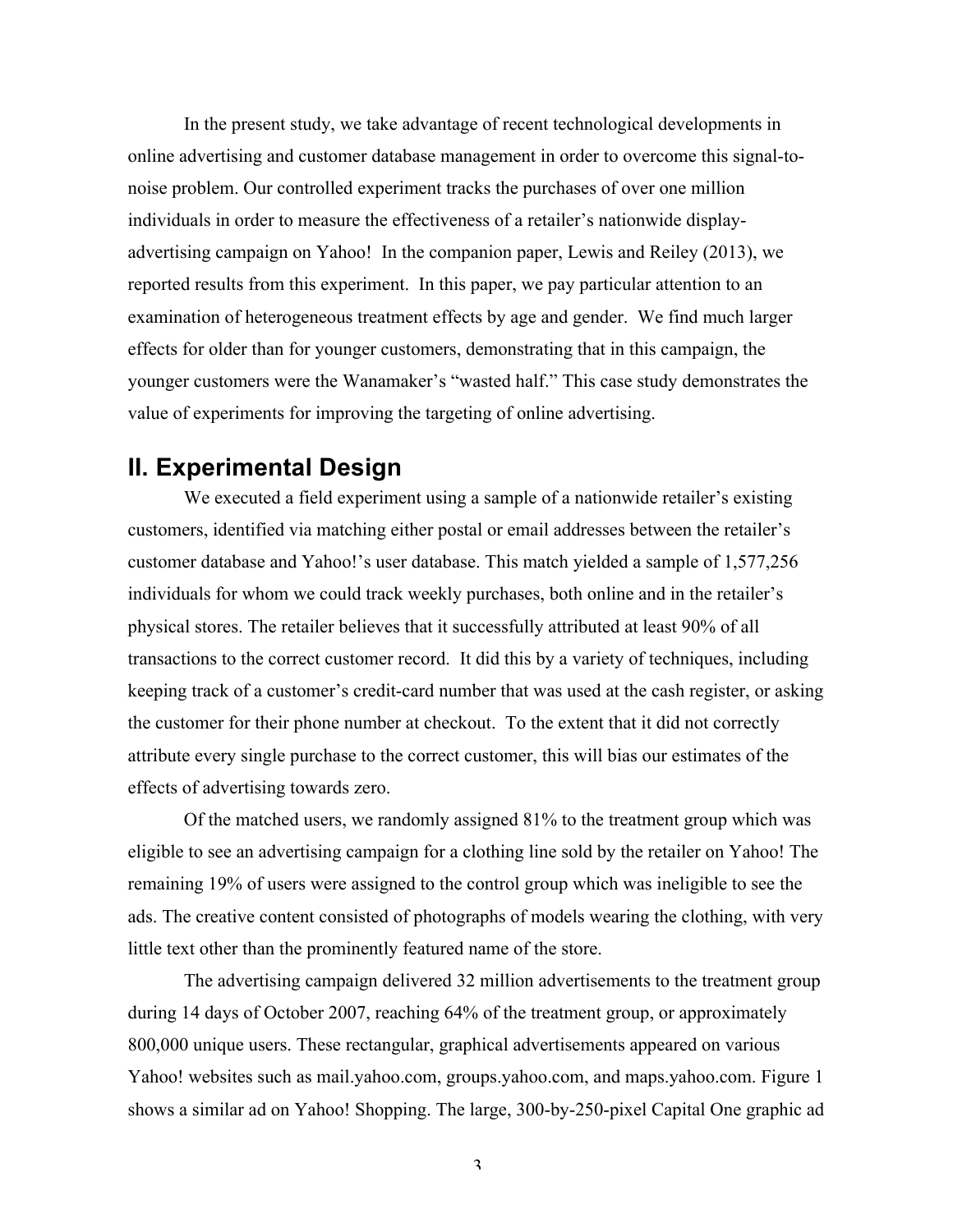is an example of a typical "run-of-network" ad of the size and shape used by the retailer in our experiment. These ads are distributed across all pages on the Yahoo network, typically located on the right, near the top of the page. The ads appeared only to treatment-group users when logged in to Yahoo!; none of the retailer's ads were shown to users who were not logged in. No other users saw this advertising campaign's ads, whether logged in or not, so we are confident that the control-group is valid for identifying customer behavior in the absence of the ads.



These represent the only display ads shown by this retailer on Yahoo! during this time period. However, Yahoo! ads represent a small fraction of the retailer's overall advertising budget, which include other media such as newspaper and direct mail. Yahoo! advertising turns out to explain a very small fraction of the variance in weekly sales, but because of the randomization, the treatment is uncorrelated with any other influences on shopping behavior.

Following the experiment, Yahoo! and the retailer sent data to a third party, who matched the retail sales data to the Yahoo! ad-view data. The third party then anonymized the data to protect the privacy of customers. At the retailer's request we disguised sales amounts by multiplying by an undisclosed number between 0.1 and 10. All financial numbers involving sales revenues and cost of advertising will be reported in units of "Retail Dollars" (denoted by R\$) rather than actual US dollars.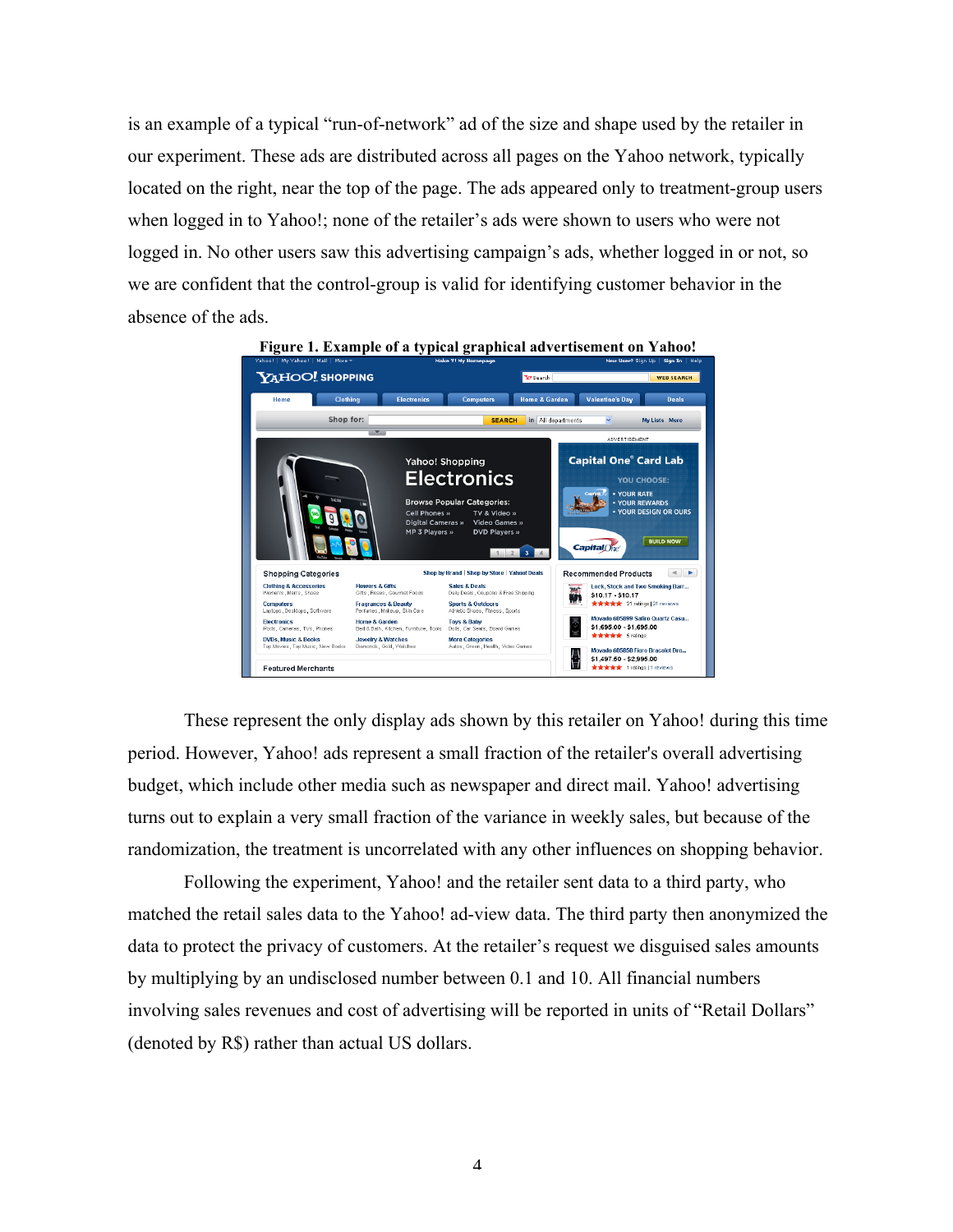## **III.Data**

Demographic statistics available to us indicate a valid randomization between treatment and control groups. Chi-squared tests generate no significant differences in gender  $(p=0.234)$ , age  $(p=0.790)$ , or U.S. state of residence  $(p=0.232)$ . Nor are there significant differences in Yahoo! usage statistics, including the total number of pages viewed, properties visited, and categories of keywords searched.

Figure 2 displays the distribution of users in the experiment by age and gender, as self-reported by users to Yahoo!<sup>3</sup> The age distribution for this retailer is roughly representative of the general working population, with most customers falling in the range of 25 to 60 years of age. Approximately 93% of customers are at least 25 years of age, 53% of users are at least 40, and 6% of users are at least 65. Both genders are well represented in every age group, with women composing 59.6% of the experimental population.

#### **Figure 2. Distribution of customers by age and gender.**

The age population for this retailer is roughly representative of the general working population, with most customers falling in the range of 25 to 60 years of age. Both genders are well represented in every age group, with women composing 59.6% of the experimental population (the bar graphs are stacked).



<sup>&</sup>lt;sup>3</sup> The self-reported age and gender data is not perfectly accurate. We know some users lie about their demographics while filling out online forms, but Figure 2 does not raise any obvious red flags about deceptive reporting. In any case, inaccurately reported age data would likely make it harder to find differences among differently aged consumers.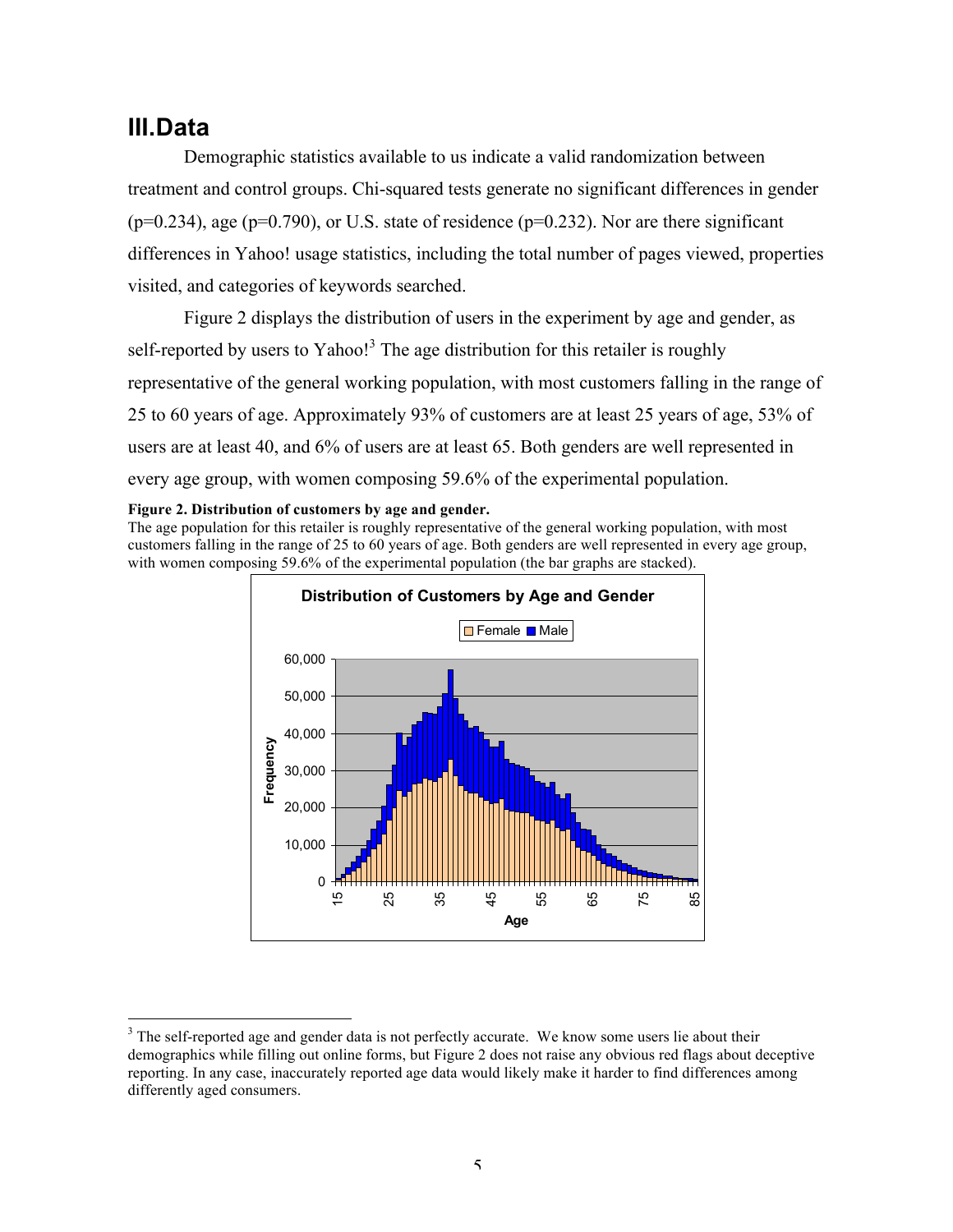Treatment-group members saw ads from this campaign on 7.0% of the Yahoo! pages they viewed during the campaign period. The probability of seeing this retailer's ad on a given page view depended on several factors, including user characteristics as well as the type of page that they visited on Yahoo! On the other 93% of pages visited during the same time period, treatment-group members saw a variety of ads from other advertisers.

The number of ads viewed by each Yahoo! user in this campaign is quite skewed. The majority of users in the treatment group viewed fewer than 100 ads in the two-week campaign. By contrast, 1.0% of the treatment group viewed more than 500 ads, with a maximum of 6050 ad views for one person in two weeks. Such extreme numbers suggest the possibility that a few of our users were automated browsing programs, or "bots," despite the fact that these user accounts were known to match real people who have previously shopped at the retailer. Indeed, Yahoo! engages in fraud-prevention activities that identified some impressions as not being valid deliveries to humans and did not charge the retailer for those.<sup>4</sup>

The distribution of customer purchases includes a large number of zeroes: only 4.8% of the customers in our data engage in a transaction during the two weeks of the campaign. The standard deviation of sales across individuals, R\$19.49, is much larger than the mean of \$1.88. Though there are some very large outliers, over 90% of positive purchase amounts lie between –R\$100 and +R\$200, where negative purchases represent returns to the retailer. Total purchases occur 14% online versus 86% offline (in-store).

### **IV. Results**

The treatment group purchased R\$1.89 per person during the campaign versus R\$1.84 per person for the control group, indicating a positive effect of the ads of approximately R\$0.05 per person in the treatment group. Since only 64% of the treatment group actually viewed ads, this represents R\$0.08 per person treated. This treatment effect is only marginally statistically significant ( $p=0.092$ , one-sided)<sup>5</sup>; below we shall see that the

<sup>&</sup>lt;sup>4</sup> We were not able to exclude these potentially invalid observations from our dataset, but they appear to represent a very small part of the sample. To the extent that we include treatment-group members who could not actually have perceived the ads, we will have a slight bias towards measuring zero effect of the advertising.

 $5$  While a 10% one-sided test is a much lower standard for statistical significance than is usual in the economics literature, this is a more stringent standard than the threshold used for success in the BehaviorScan experiments of Lodish *et al*. (1995a), who used a standard of 20% significance, one-sided. Because of the high variance in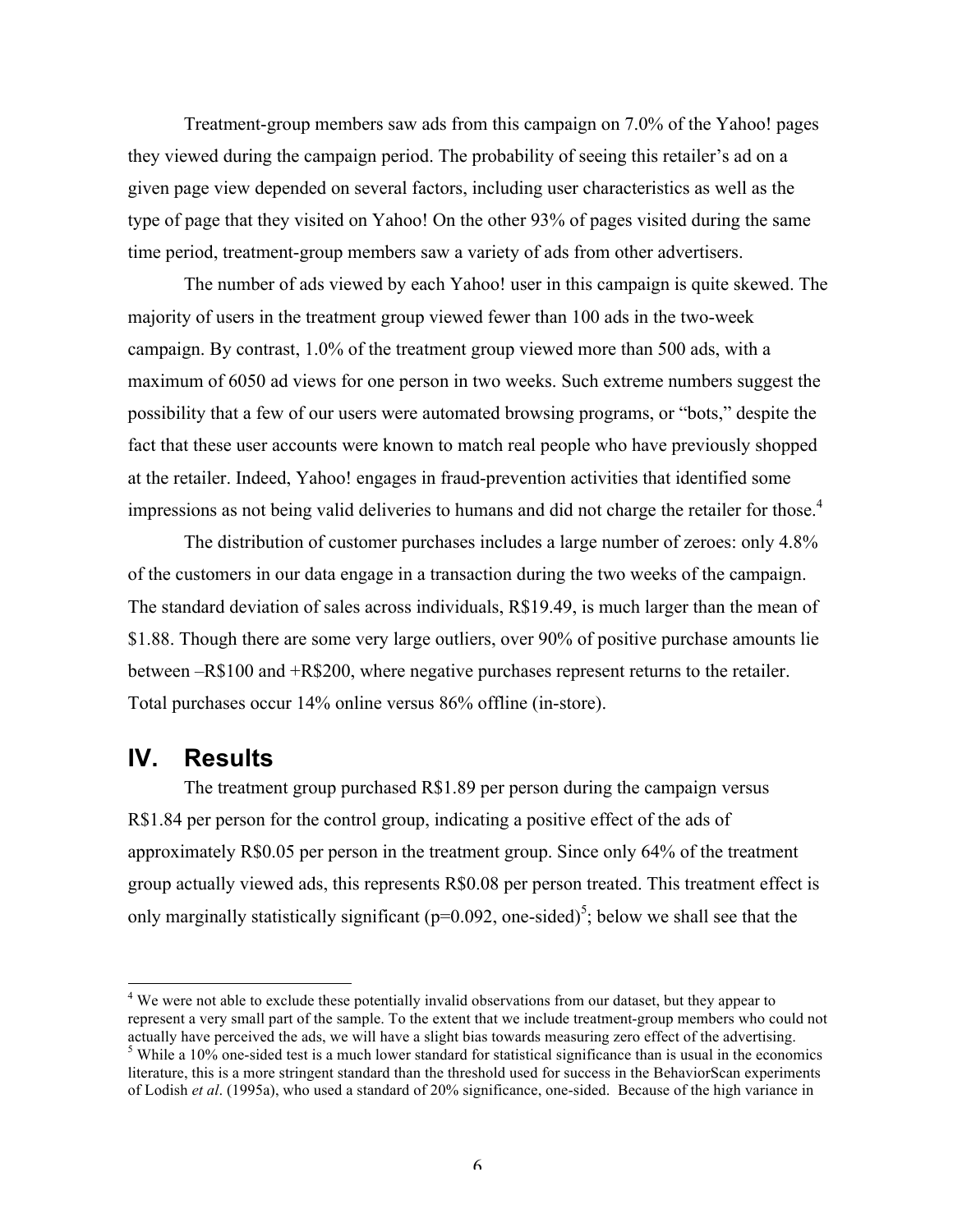statistical significance is much greater for older customers. Multiplying by the total number of customers treated, our best estimate of the aggregate, contemporaneous increase in sales due to advertising is R\$83,000, compared with a cost of R\$25,000. Assuming a profit margin of 40% (over the retail price of goods sold) for this class of retailer and ignoring any longterm effects of the ads on shopping behavior, our point estimate of the ad campaign's return on investment (ROI) is well over 30% (though this estimate is quite noisy).

Next, we decompose the treatment effect by age (Figure 3, top panel). This plots the difference between two locally linear regressions, each using an Epanechnikov kernel with a bandwidth of four years. We find substantial heterogeneity: Individuals between ages 20 and 40 experienced little or no effect from the advertising, while individuals aged 50 to 80 experience a sizeable positive effect on sales. Baseline rates of offline and online sales (Figure 3, bottom panel, Epanechnikov bandwidth of two years) indicate that older customers spend no more than younger customers. The effect of advertising on sales increases with age. During the 14-day advertising campaign, treated individuals over 40 years old increased their purchases by an average of R\$0.15 per person relative to the control group. Customers aged 65+ responded the most, with an average increase in sales of R\$0.37.

Presented for comparison are baseline purchase levels, averaged across treatment and control. Offline purchases are nearly five times as large as online purchases. Teenagers outspent all other age groups, but they are a very small fraction of the customer population. Customers aged 40-65 purchase more than customers 20-40, with a slight decline in purchase amounts after age 65.

A simple model would assume that an increase in advertising leads to a proportional increase in sales volume. For example, if middle-aged customers purchase 50% more than the elderly, then the impact of advertising on the middle-aged customers should experience an effect that is 50% larger. However, as a percentage of total purchases, the treatment-effect difference between older and younger customers, shown in Figure 4, is even more pronounced than in dollar amounts. The treatment effect is 35% of total purchases for customers aged 70 to 75, but only about 5% for customers aged 40 to 65.

sales, we have relatively imprecise estimates of the effects of advertising even with sample sizes in the hundreds of thousands. For more detailed power calculations concerning this experiment, see Lewis and Reiley (2013).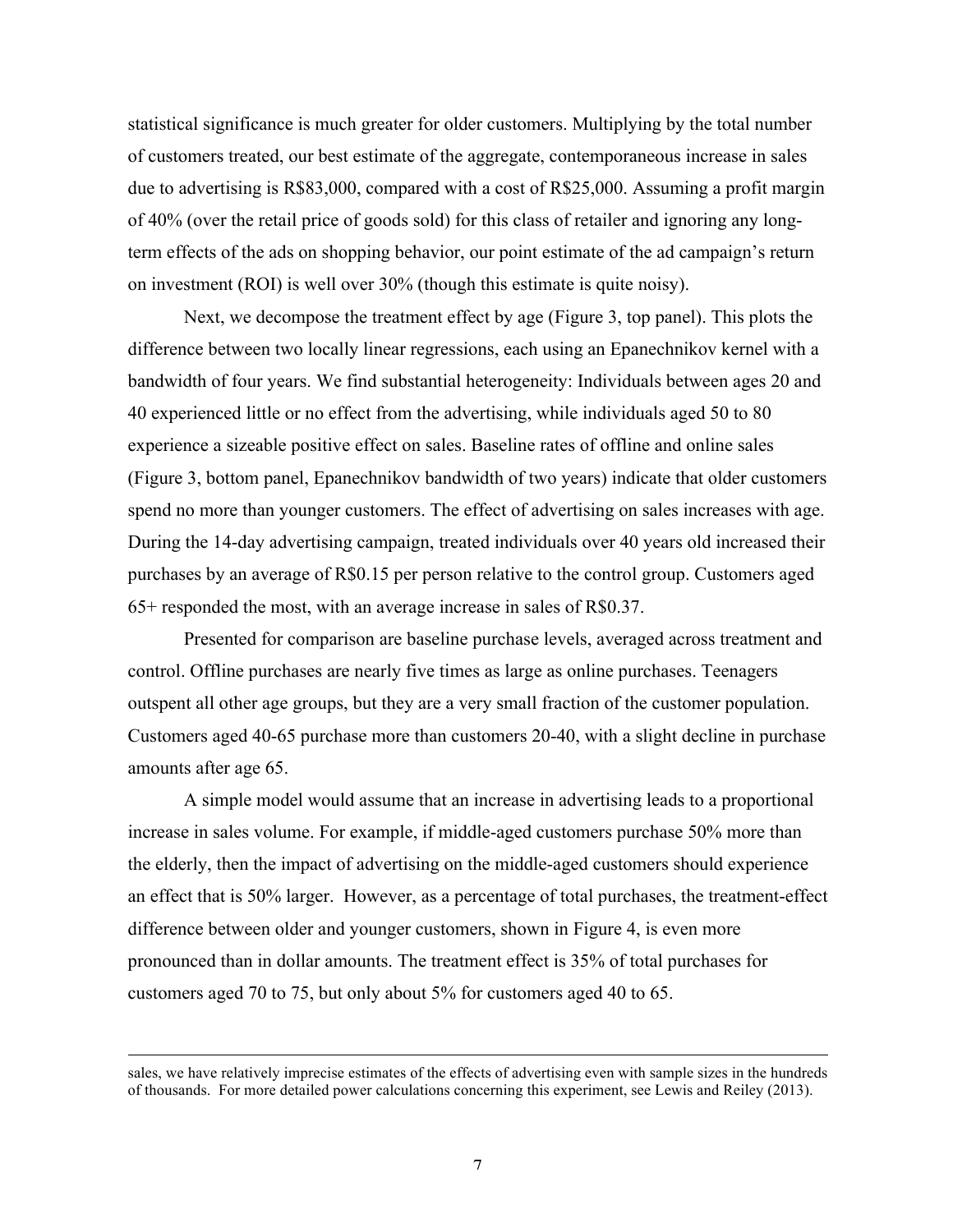This figure uses the two panels of Figure 3 to compute treatment effects as a percentage of sales, rather than as an absolute dollar difference, with pointwise error bands computed by the Delta Method. The 95% confidence interval gives an upper bound on the treatment difference: no more than 10% of average sales for individuals under age 65. By contrast, individuals aged 70 to 75 have an estimated effect of approximately 35%, three times the upper bound for younger individuals.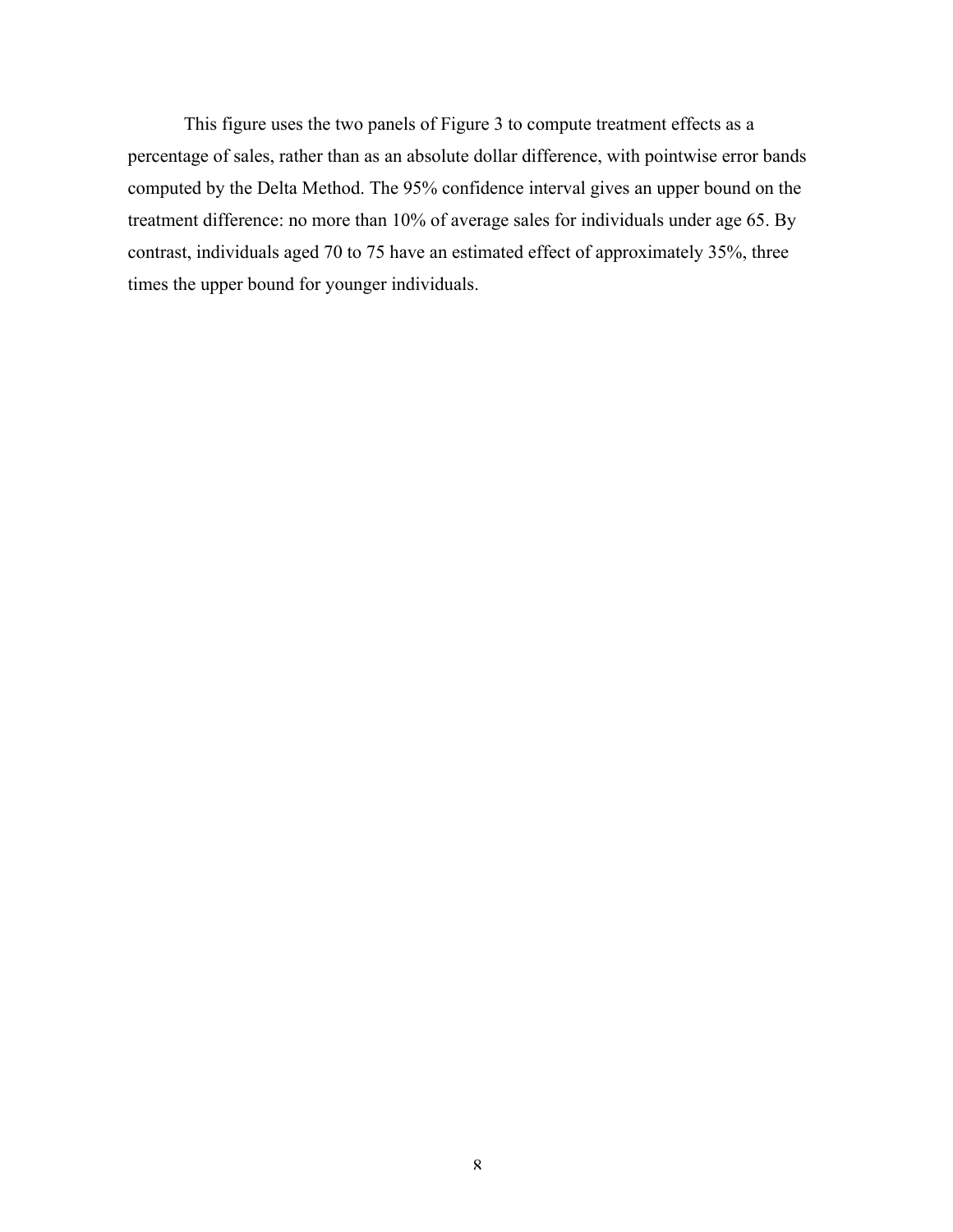#### **Figure 3. Advertising's effects as a function of customer age.**

Estimates are displayed together with 95% confidence-interval bands. *Top panel:* The effect of advertising on sales increases with age. During the 14-day advertising campaign, treated individuals over 40 years old increased their purchases by an average of R\$0.15 per person relative to the control group. Customers aged 65+ responded the most, with an average increase in sales of R\$0.37. *Bottom panel:* Presented for comparison are baseline purchase levels, averaged across treatment and control. Offline purchases are nearly five times as large as online purchases. Teenagers outspent all other age groups, but they are a very small fraction of the customer population. Customers aged 40-65 purchase more than customers 20-40, with a slight decline in purchase amounts after age 65.

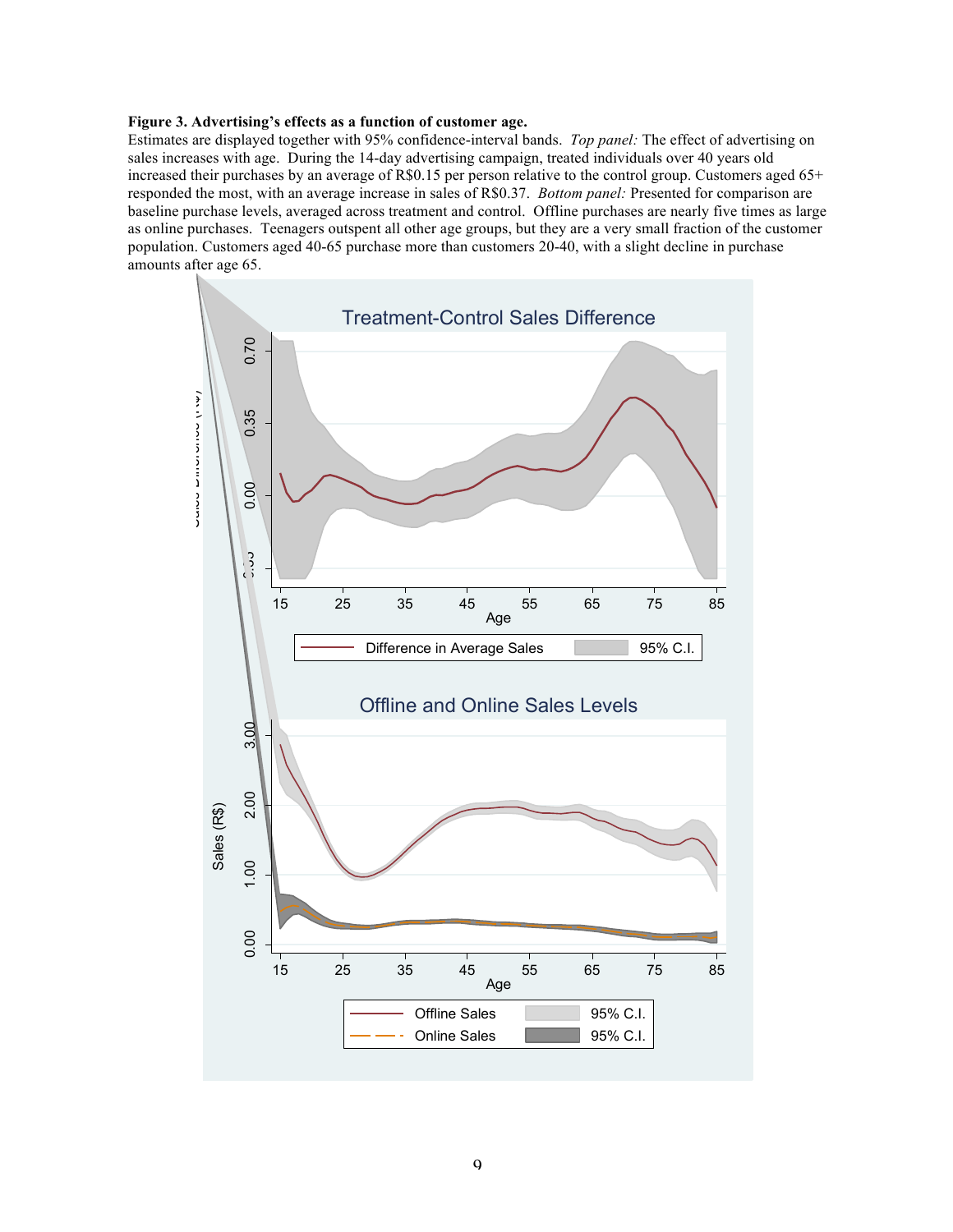#### **Figure 4**. **Advertising's effects as a function of customer age, in percentage terms.**

This figure combines the data in the panels of the previous figure to denominate treatment effects as a percentage of sales, rather than as an absolute dollar difference. The 95% confidence interval gives an upper bound on the treatment difference: no more than 10% of average sales for individuals under age 65. By contrast, individuals aged 70-75 have an estimated effect of approximately 35%, three times the upper bound for younger individuals.



We consider two trivial reasons why the advertising might influence the purchases of older customers more than those of younger customers. Do the older customers view more advertisements? The data show the opposite: Conditional on seeing any of the retailer's ads during the 14-day campaign, customers aged 25 to 35 saw nearly 50 ads on average, while customers aged 50+ saw fewer than 35 ads on average (Figure 5, top panel). Are older customers more likely to see any of the retailer's ads? The answer is again no (Figure 5, middle panel). The probability of viewing any ads at all also decreases with age: the 25 to 40 age group were about 5% more likely to see ads than those over 40.

In addition to reacting more in terms of purchases, older customers also turn out to be more likely to react to ads by clicking on them (Figure 5, lower panel). Conditional on seeing at least one ad, the probability of clicking at least one ad increases monotonically until age 45, and is approximately constant for customers over 45 years old. More than 8% of customers over 45 clicked on ads that they saw, compared with only 4% of 20-year-olds. Over the entire sample, 7.2% of ad viewers chose to click.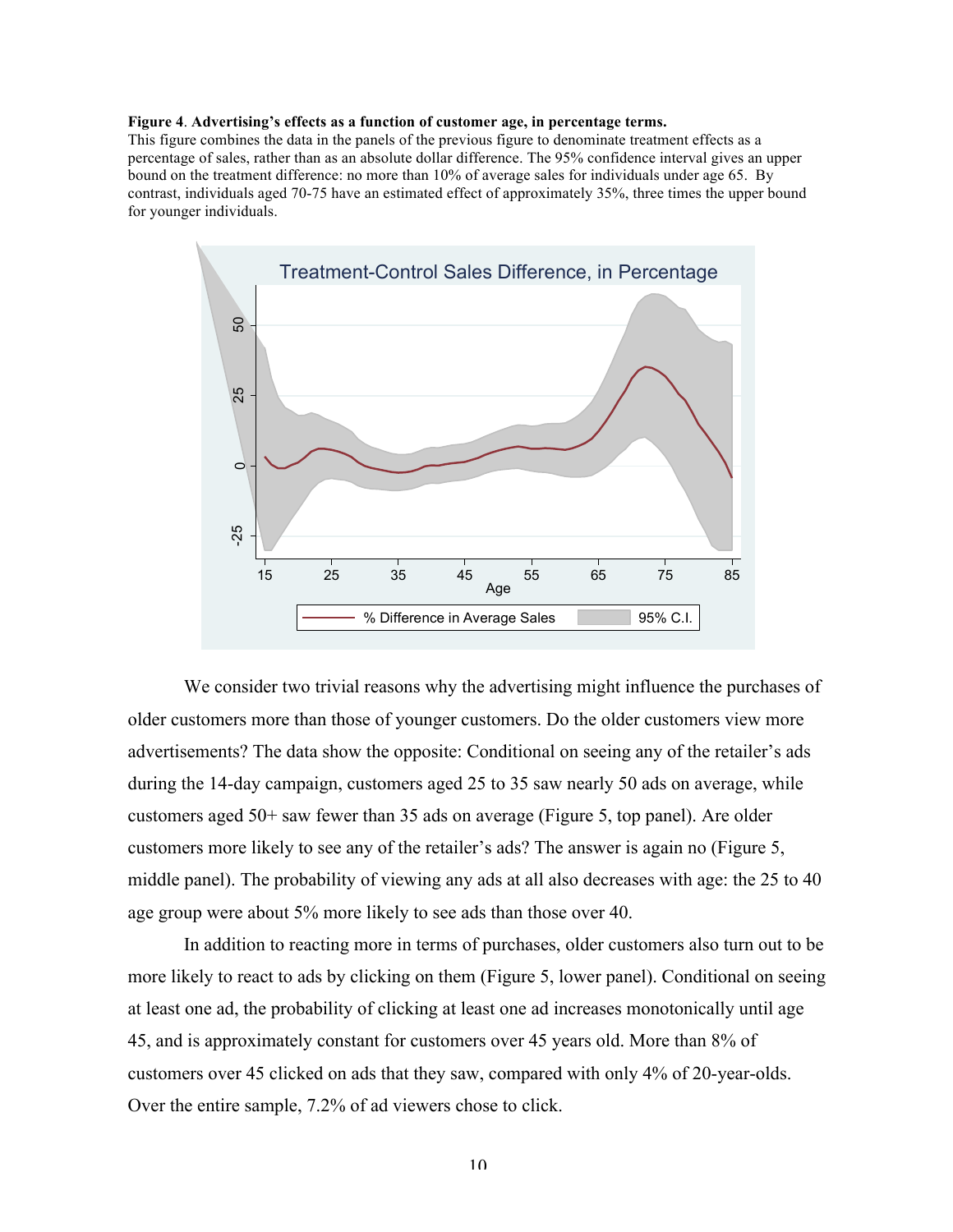**Figure 5. The propensity to view ads declines with age, but the propensity to click increases with age.** Younger users in the dataset browse Yahoo more heavily than do older users, and hence see more ads in this 14 day campaign. *Top panel:* Conditional on viewing any ads at all, the number of ads viewed in this campaign decreases from more than 45 to less than 30 ads per person as the age increases from 30 to 75 years old. *Middle panel:* Similarly, the probability of viewing any ads at all also decreases with age: The 25-40 age group were about 5% more likely to see ads than were those over 40. *Bottom panel:* However, for those who did see at least one of the retailer's ads, older users had a much higher probability of clicking on them: over 9% for 70-yearolds, versus 4% for 25-year-olds. All three graphs employ Epanechnikov kernel smoothing with a bandwidth of one year, and include 95% confidence-interval bands.

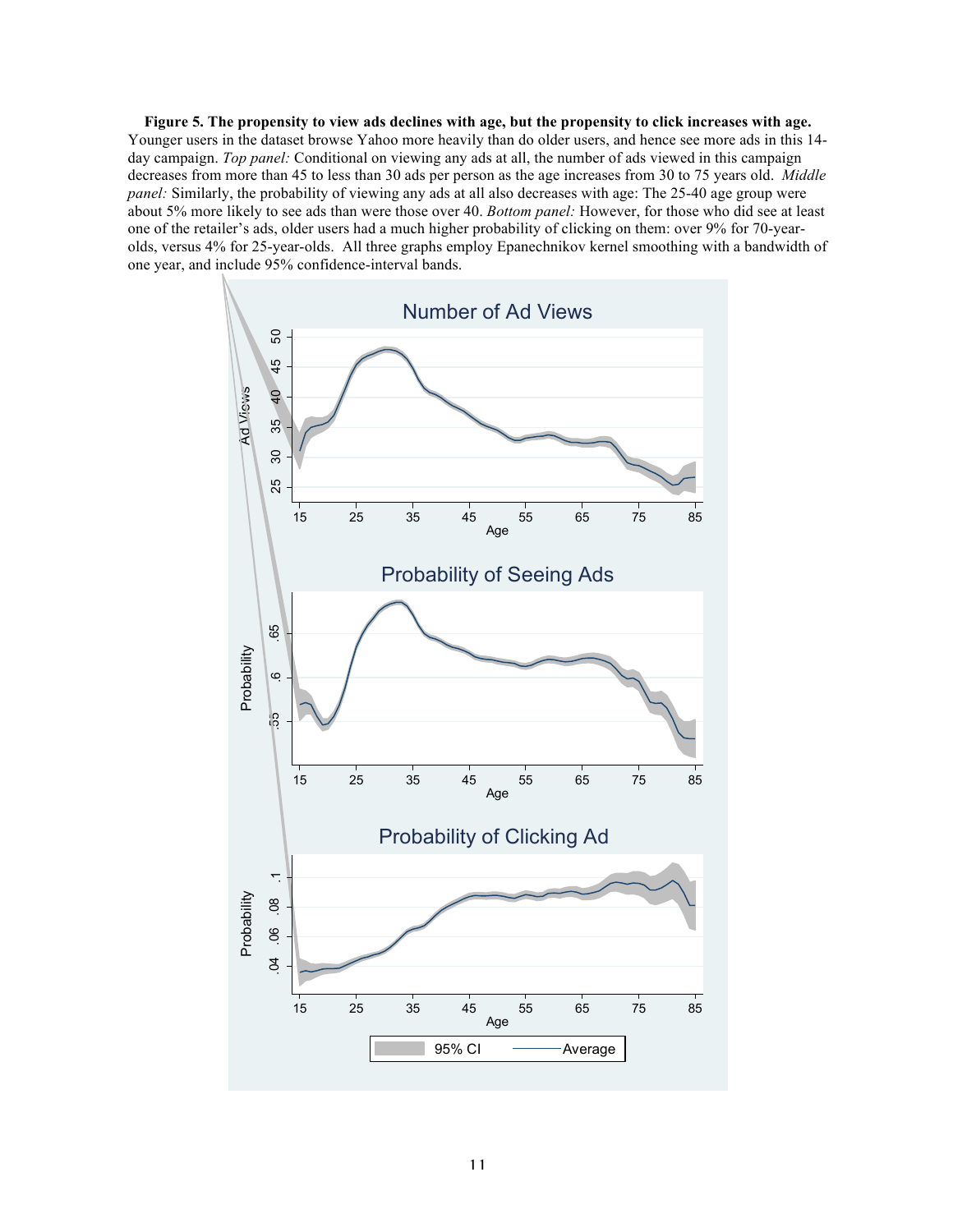We have seen evidence that the effects of advertising vary by age. We next quantify these treatment effects by age group, using two simple categorizations of "older" versus "younger" customers, providing standard errors in parentheses. Customers at least 40 years old have an average increase in purchases of R\$ 0.092 (0.055), six times higher than the estimate of R\$ 0.015 (0.051) for those under 40. Using this split, the treatment effect is statistically significant for older customers (p=0.047, one-sided), but statistically insignificant for younger customers ( $p=0.388$ , one-sided). Customers at least 65 years old exhibit an average increase due to advertising of R\$ 0.373 (0.127), ten times higher than the estimate of R\$ 0.037 (0.039) for those under 65. Senior citizens' increased purchases are statistically significantly different both from zero (p=0.002, one-sided) and from the treatment effect of younger customers p=0.012, two-sided), while the estimated effect for younger customers is statistically insignificant (p=0.175, one-sided).

In addition to age, we further decomposed our estimates by gender. While not statistically significantly different (p=0.118, two-sided), the point estimates are suggestive of advertising's being much more effective for women with an estimated effect of R\$ -0.018 (0.062) for men and R\$ 0.105 (0.047) for women. The treatment difference between women and men is R\$  $0.082$  (0.111) for those at least 40 years of age, and R\$  $0.390$  (0.252) for those at least 65. For this particular campaign, women account for most of the total effect of the advertising, with the greatest effect on women around 70 years of age.

We also investigated the effects of the advertising separately for online versus offline sales. Online sales increased by only R\$0.007 (0.013) per person in response to the advertising, while offline sales increased by R\$0.046 (0.035) per person. The effect on online sales is quite imprecisely estimated, and when we analyze it by age we do not see any obvious difference between older and younger customers. Only the offline sales show the striking trend of more effect of advertising on older customers. (See the Online Supporting Materials for more detailed graphs of the treatment effects separately for each combination of age, gender, and online/offline sales.)

This result seems quite surprising when we compare it to the above result on adclicking behavior. Older customers who saw ads in this campaign were much more likely to click them than were younger customers, but they did not increase their sales much in the online store where the ad click took them. Instead, the ads appear to have induced them to do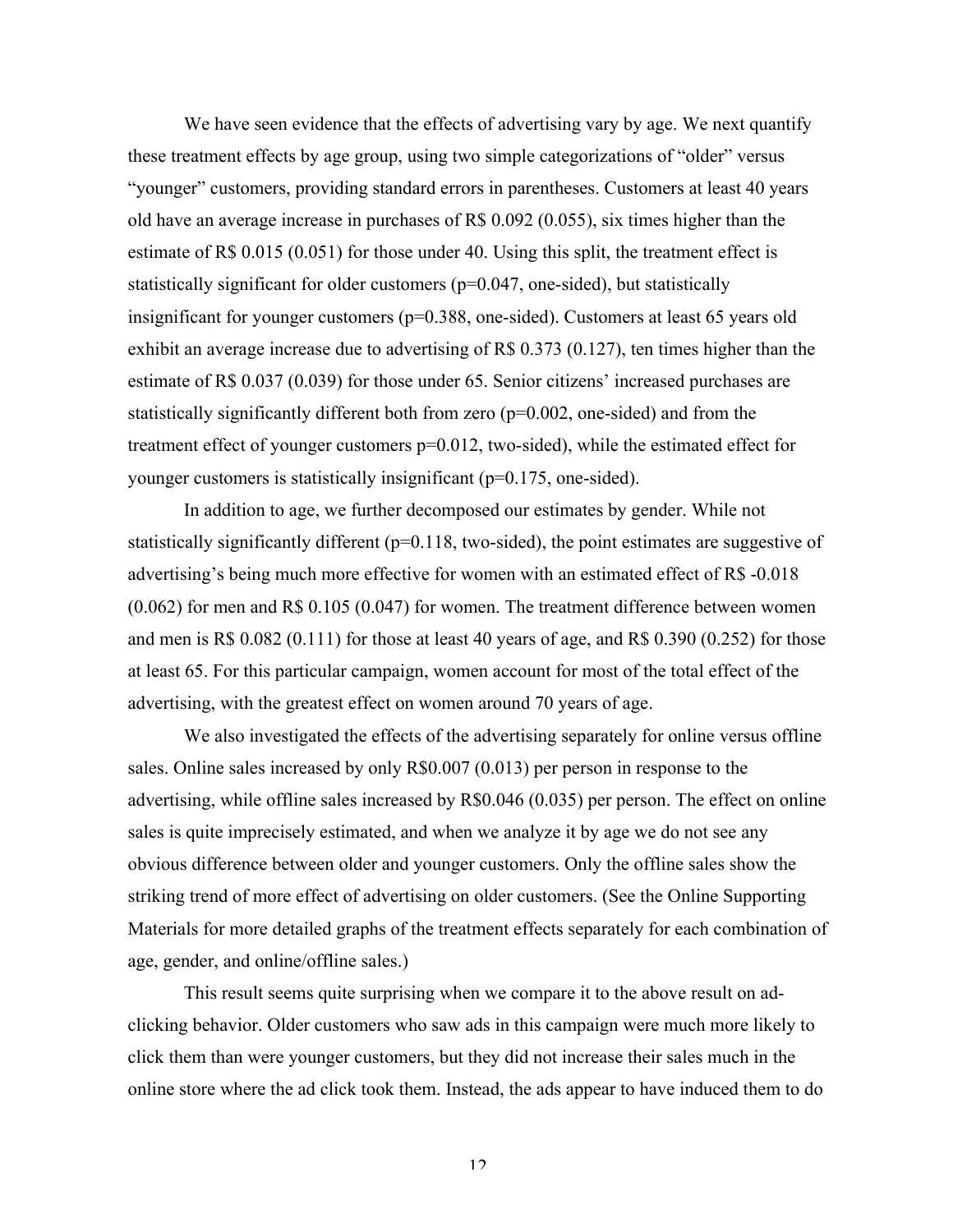more research online and more actual shopping in brick-and-mortar stores (perhaps because they prefer to try on the clothing).

To check the robustness of these results, we subsequently (November 2007 and January 2008) conducted two additional online display ad campaigns with the retailer, using the same treatment-control assignment as in the original campaign. These two campaigns were each much smaller and shorter than the one just analyzed: 10 million and 17 million impressions, respectively, over 10 days each, compared with 32 million impressions over 14 days in the first campaign. The advertiser chose the size and timing of each campaign. Because these campaigns were both smaller and later than the original campaign, we might expect their effects to be smaller. While qualitatively similar to the results for the first campaign—advertising has positive effects on sales, more so for women and older customers—the effects are indeed less statistically significant. More details can be found in the Online Supporting Materials.

### **V. Conclusion**

Our striking result is that this advertising especially influenced older users. We caution that these results are for one particular campaign for one particular retailer, and we do not know to what extent they will generalize. It is entirely possible that other types of advertising campaigns will produce opposite results, with younger customers responding more than older ones. Nevertheless, we find it scientifically meaningful to be able to use our technology to document at least one instance where, in contrast to many marketers' belief in the desirability of advertising to younger customers (NAMC 2009), we see clearly that older users respond more to advertising than do younger users.

Why might this be the case? We propose four possible explanations, two from economics and two from psychology. From an economics point of view, it might be the case that retired customers have a lower opportunity cost of time than do younger customers, so they are more willing to spend time paying attention to display advertisements. Older customers may also have higher wealth available for discretionary spending.

From a psychological point of view, previous research has shown that repetition of a message tends to induce beliefs more strongly in older individuals than in younger ones (Law, Hawkins, and Craik 1998). As this campaign did involve dozens of repetitions of brand-advertising messages to individual customers, this could be a cause of our age-based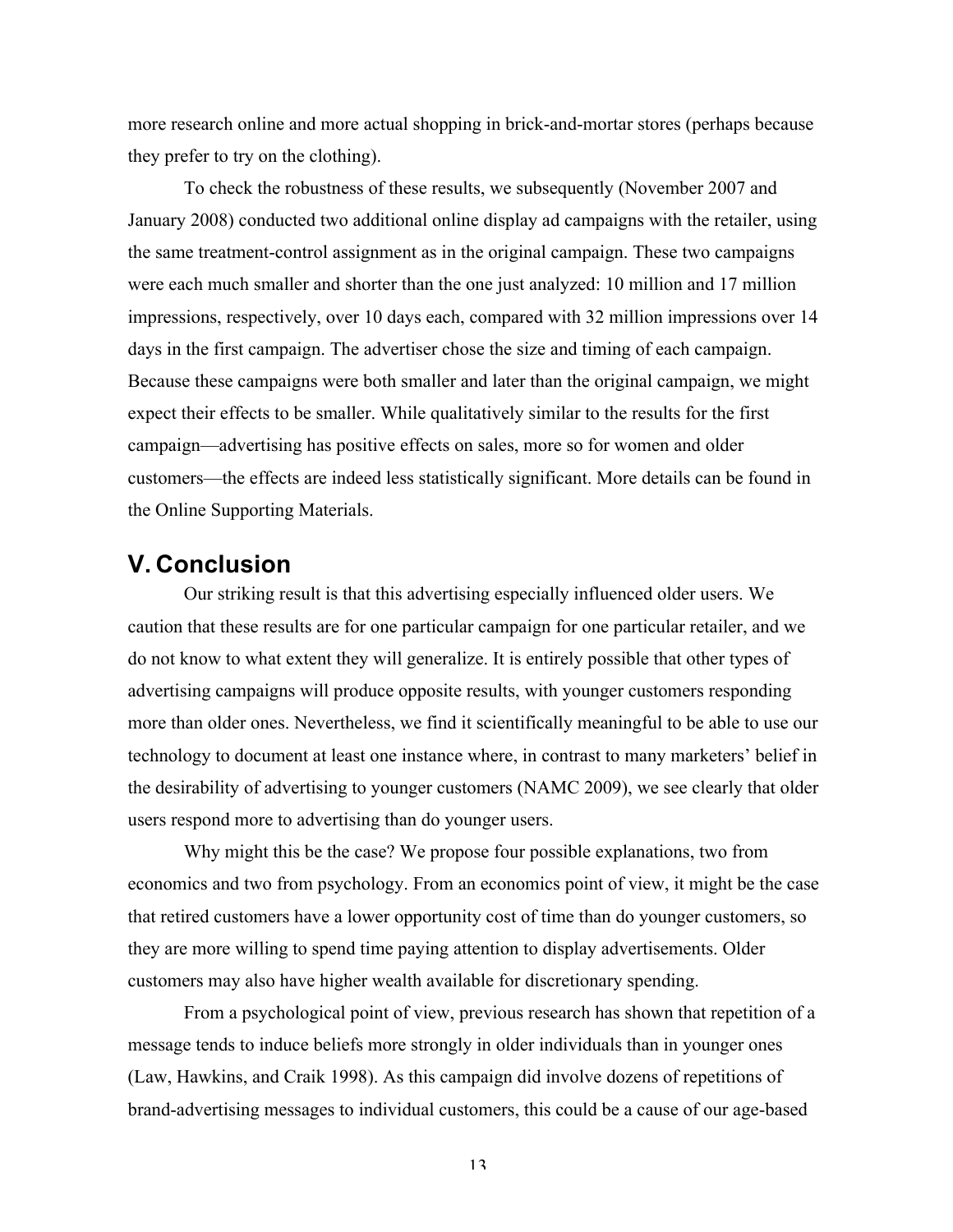differences. Second, previous research has shown that older individuals process information less quickly than do younger individuals, and particularly have lower recall of timecompressed television ads (Stephens 1982). To the extent that older customers respond relatively better than do younger users when allowed to process information at their own pace, online display ads may produce better effects among older users.

In addition to raising interesting scientific questions, our large-scale, controlled experiment also has practical implications. We close with a back-of-the-envelope calculation of costs and benefits to the retailer of advertising to the different age segments of the population.

Each advertising impression cost the retailer approximately R\$ 0.001 on average. In the youngest half of our sample (i.e., under 40 years of age), the average user saw 45 impressions, so the cost of advertising to those customers was about R\$0.045 per person, in comparison with a revenue increase of only R\$0.015. Thus, advertising to the younger customers looks like an unprofitable investment, at least in the short run, although we caution that our lack of statistical precision does not allow us to rule out profitability.

The older half of the sample, however, was a much better investment, viewing 35 advertising impressions per person, for a cost to the advertiser of R\$0.035 per customer. This cost compares quite favorably with a revenue increase of R\$0.092 per customer 40 and older, and R\$0.372 per customer 65 and older, even when we consider that the retailer's marginal profit is only about 50% of its marginal revenue. We thus find an extremely large rate of return to advertising to the older customers in the experiment. These numbers suggest a return on investment of over 30% for customers 40 and over, compared with nearly 1,000% for customers 65 and over.

By these calculations, we demonstrate that large-scale, controlled experiments like this one show great promise for improving the targeting of advertising. Improving targeting might improve not only advertiser profits, but also social welfare, as consumers receive ads that are more specifically relevant to each individual (see Bergemann and Bonatti 2011).

We imagine a future in which online field experiments would be implemented at the beginning of an advertising campaign. When heterogeneous treatment effects emerge, such as older customers being more influenced than younger users, or more infrequent past purchasers being more influenced than more frequent purchasers, the results could influence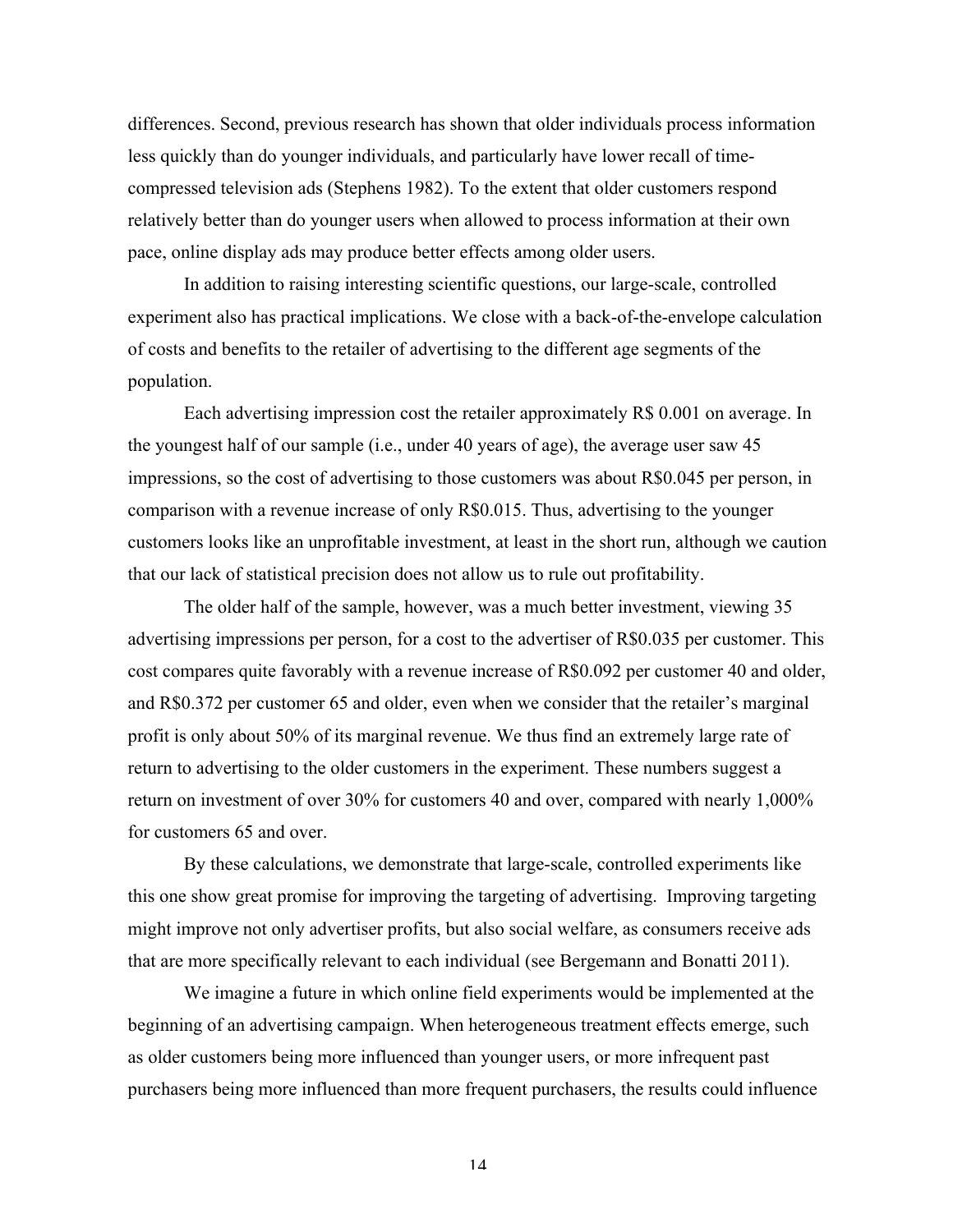the targeting of the later stages of the campaign. With the development of software for automating online-advertising experiments, we can hope to collect data on a variety of advertising campaigns. Such data could allow us to advance the science of advertising in various ways, such as better understanding long-run versus short-run effects, and especially in establishing patterns of which types of advertising are most effective for which types of users.

We believe that experimental methods will allow advertisers to eliminate the "wasted half" of advertising theorized by John Wanamaker over a hundred years ago.

# **Acknowledgements**

We thank Meredith Gordon, Sergei Matusevych, and especially Taylor Schreiner for work on the experiment and data. Yahoo! Incorporated provided financial and data assistance and guaranteed academic independence prior to our analysis so that the results could be published no matter how they turned out. We acknowledge the helpful comments of Avi Goldfarb, Glenn Ellison, Jerry Hausman, Stephen Ryan, Duncan Watts, and two anonymous referees.

# **VI. References**

- Abraham, M. (2008). The off-line impact of online ads. *Harvard Business Review*, April 2008, p. 28.
- Abraham, M., & Lodish, L. M. (1990). Getting the most out of advertising and promotion. *Harvard Business Review*, May-June 1990, pp. 50-60.
- Ackoff, R. L., and Emshoff, J. R. (1975a). Advertising research at Anheuser-Busch, Inc. (1963-68). *Sloan Management Review*, 16(2), 1-15.
- Ackoff, R. L., & Emshoff, J. R. (1975b). A reply to the comments of Yvan Allaire*. Sloan Management Review,* 16(3), 95-98.
- Allaire, Y. (1975). A comment on 'advertising research at Anheuser-Busch, Inc. (1963-68),' *Sloan Management Review*, 16(3), 91-94.
- Bagwell, K. (2008). The economic analysis of advertising. In Mark Armstrong and Robert Porter, (Eds.), *Handbook of industrial organization Vol. 3* (pp. 1701-1844) Amsterdam: Elsevier B.V.
- Bergemann, D., & Bonatti, A. (2011). Targeting in advertising markets: implications for online versus offline media. *RAND Journal of Economics* 42(3), 417-443.
- Berndt, E. R. (1991). *The practice of econometrics: classic and contemporary*. Chapter 8 Reading, Massachusetts: Addison-Wesley.
- Dorfman, R. & Steiner, P. O. (1954). Optimal advertising and product quality. *American Economic Review*, 44(5), 826-836.